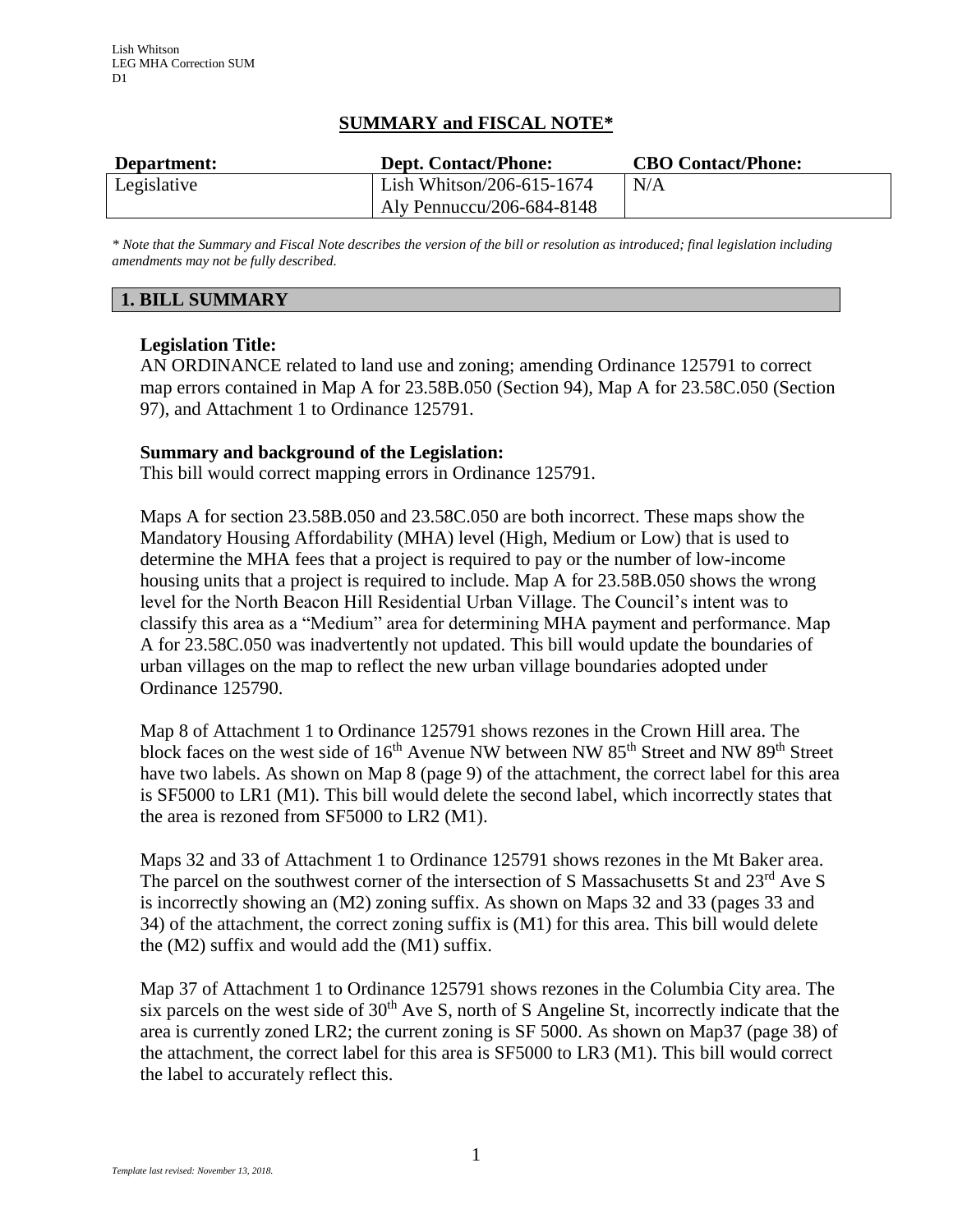## **2. CAPITAL IMPROVEMENT PROGRAM**

**Does this legislation create, fund, or amend a CIP Project? \_\_\_ Yes \_\_X\_\_ No**

### **3. SUMMARY OF FINANCIAL IMPLICATIONS**

**Does this legislation amend the Adopted Budget? \_\_\_ Yes \_\_X\_\_ No**

**Does the legislation have other financial impacts to the City of Seattle that are not reflected in the above, including direct or indirect, short-term or long-term costs?** If so, describe the nature of the impacts. This could include increased operating and maintenance costs, for example.

**Is there financial cost or other impacts of** *not* **implementing the legislation?** The maps for Sections 23.58B.050 and 23.58C.050 will determine how much funding will be collected for affordable housing under MHA. Incorrect maps could increase or decrease the amount of funding available for affordable housing and the number of affordable units built in projects. The exact amount would depend on the choices of individual property owners.

## **4. OTHER IMPLICATIONS**

- **a. Does this legislation affect any departments besides the originating department?** The legislation would clarify regulations for SDCI and OPCD and could adjust the amount of funding that OH would receive.
- **b. Is a public hearing required for this legislation?** Yes.
- **c. Does this legislation require landlords or sellers of real property to provide information regarding the property to a buyer or tenant?** No.
- **d. Is publication of notice with** *The Daily Journal of Commerce* **and/or** *The Seattle Times* **required for this legislation?** Yes.
- **e. Does this legislation affect a piece of property?** Yes, the legislation affects all areas within the City.
- **f. Please describe any perceived implication for the principles of the Race and Social Justice Initiative. Does this legislation impact vulnerable or historically disadvantaged communities?**

If not adopted, incorrect payments for affordable housing would be collected, this would result in a possible reduction in the number of affordable housing units the MHA program produces and would affect the property values of property owners in North Beacon hill.